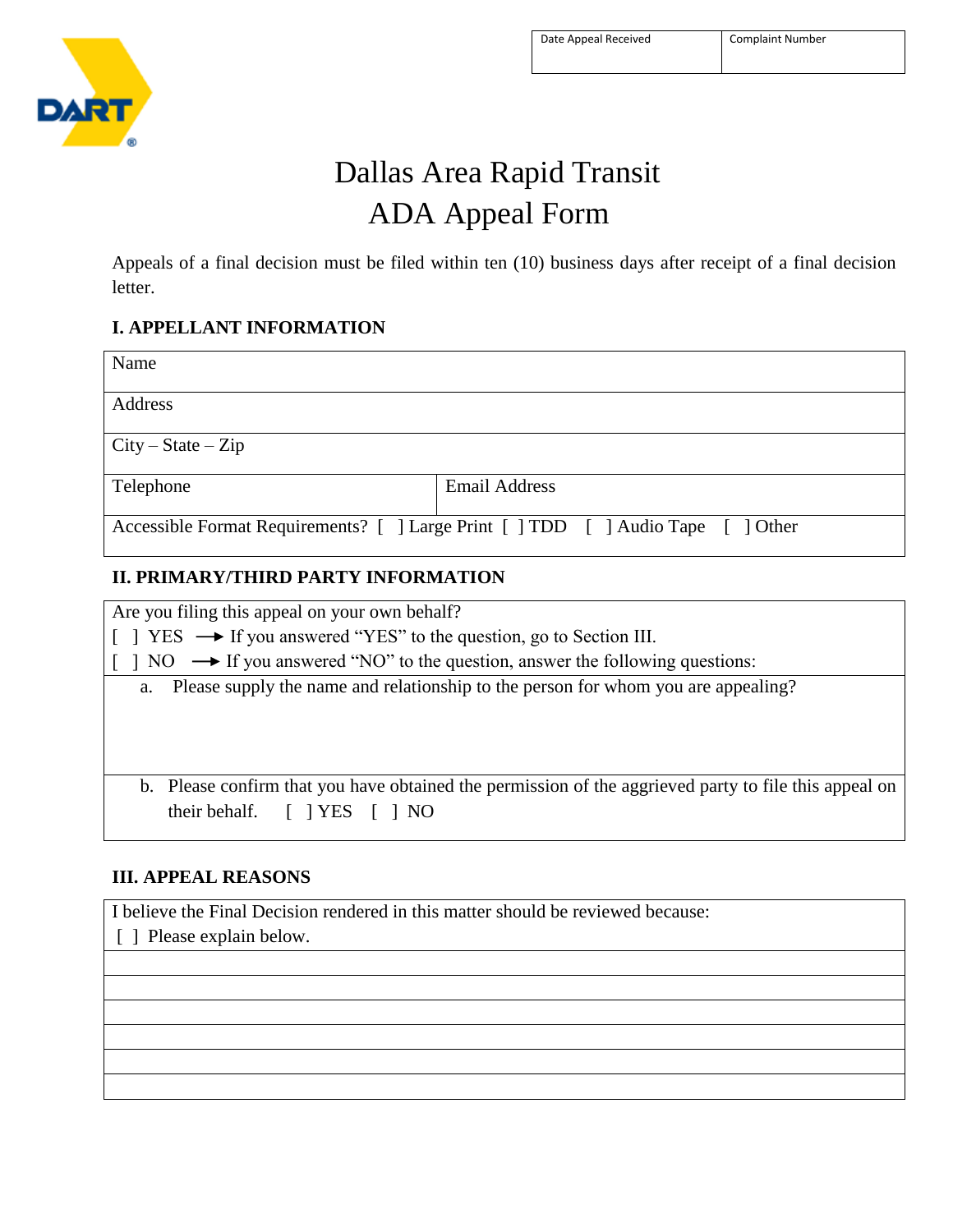## **IV. COMPLAINT FILING CONTACTS**

| Have you filed this complaint with any other federal, state or local agency or with any federal or state |  |  |  |
|----------------------------------------------------------------------------------------------------------|--|--|--|
| court? [ ] YES [ ] NO If YES, check all that apply:                                                      |  |  |  |
| [ ] Federal Agency [ ] State Agency [ ] Local Agency [ ] Federal Court [ ] State Court                   |  |  |  |
| Please provide information for a contact person at the agency/court where the complaint was filed.       |  |  |  |
| Name:                                                                                                    |  |  |  |
| Title:                                                                                                   |  |  |  |
| Agency:                                                                                                  |  |  |  |
| $City - State - Zip Code$                                                                                |  |  |  |
| Telephone:                                                                                               |  |  |  |

You may attach any written materials or other information that you think is relevant to your appeal.

Complainant's Signature Date